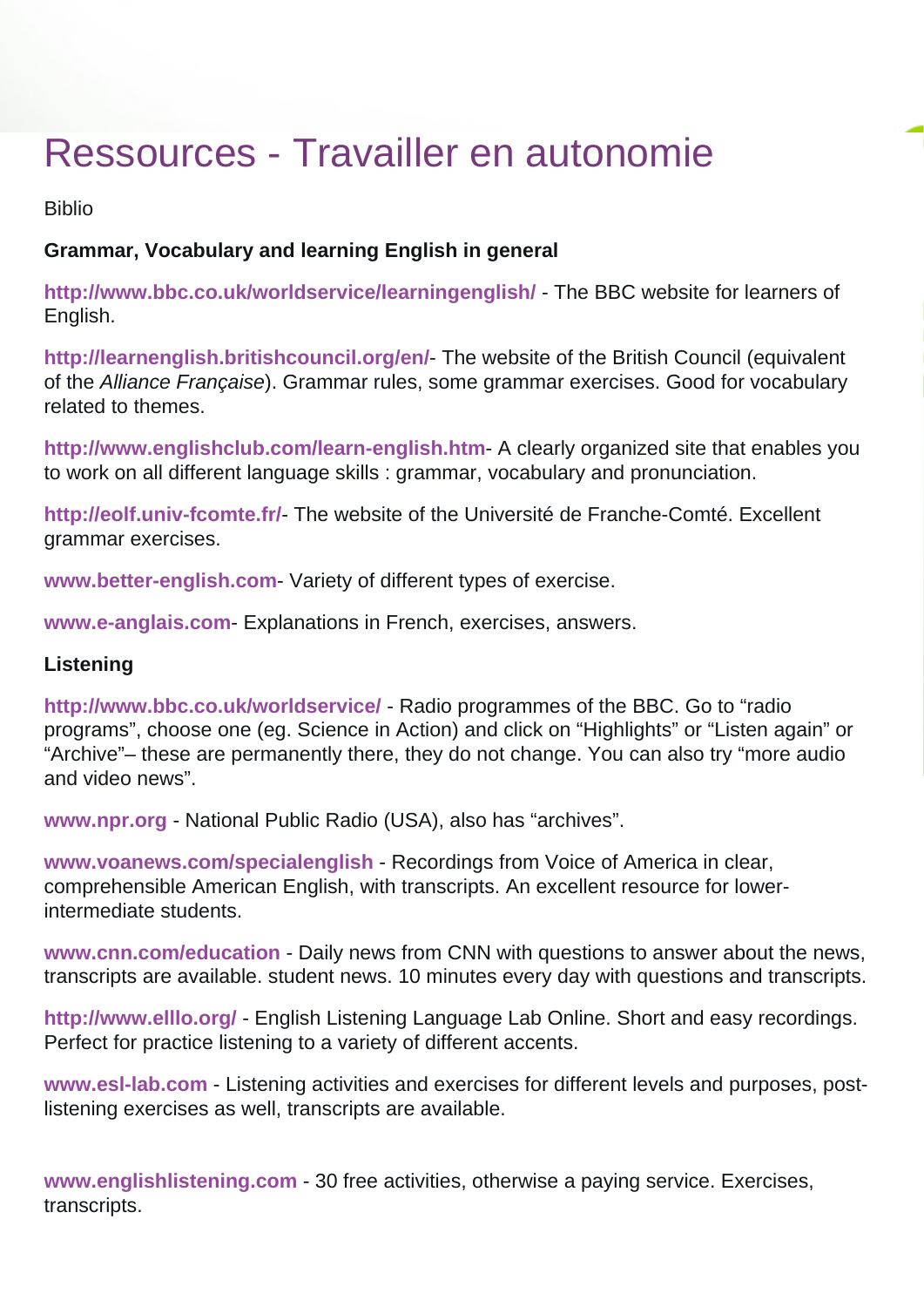**<http://literacynet.org/cnnsf/archives.html>** - News from CBS and CNN with interactive exercises and transcripts.

**<http://www.audio-lingua.eu/>** - MP3 recordings organised according to level in different languages.

#### **Video**

**[www.pbs.org/newshour/video](http://www.pbs.org/newshour/video)** - Video extracts with transcripts (however transcripts are not always accurate.

**[www.pbs.org/wgbh/nova](http://www.pbs.org/wgbh/nova)** - Listening material related to technology, with transcripts (British).

**[www.ifilm.com](http://www.ifilm.com/)** - Video clips from the latest film releases, film reviews, commercials.

**[www.discovery.com](http://www.discovery.com/)** - Science, health and many other things, games and quizzes too.

## **Reading**

#### **British press**

The Daily Telegraph: **<http://www.telegraph.co.uk/>**

The Times: **<http://www.thetimes.co.uk/tto/news/>**

The Guardian: **<http://www.guardian.co.uk/>**

The Independent: **<http://www.independent.co.uk/>**

#### **American press**

The New York Times: **<http://www.nytimes.com/>**

Time magazine: **<http://www.time.com/time/>**

Newsweek: **<http://www.thedailybeast.com/content/newsweek.html>**

## **Short stories**

**[www.short-stories.co.uk](http://www.short-stories.co.uk/)** - Short stories, discussion forum on short stories, writing "tag stories".

**[www.americanliterature.com](http://www.americanliterature.com/)** - 20 short stories.

**[www.pagebypagebooks.com](http://www.pagebypagebooks.com/)** - An online library.

#### **Chat, discussion forums**

**[www.eslpartyland.com/default.htm](http://www.eslpartyland.com/default.htm)** - The student pages have interactive quizzes.

**[www.eslcafe.com](http://www.eslcafe.com/)**

## **TOEIC and TOEFL practice**